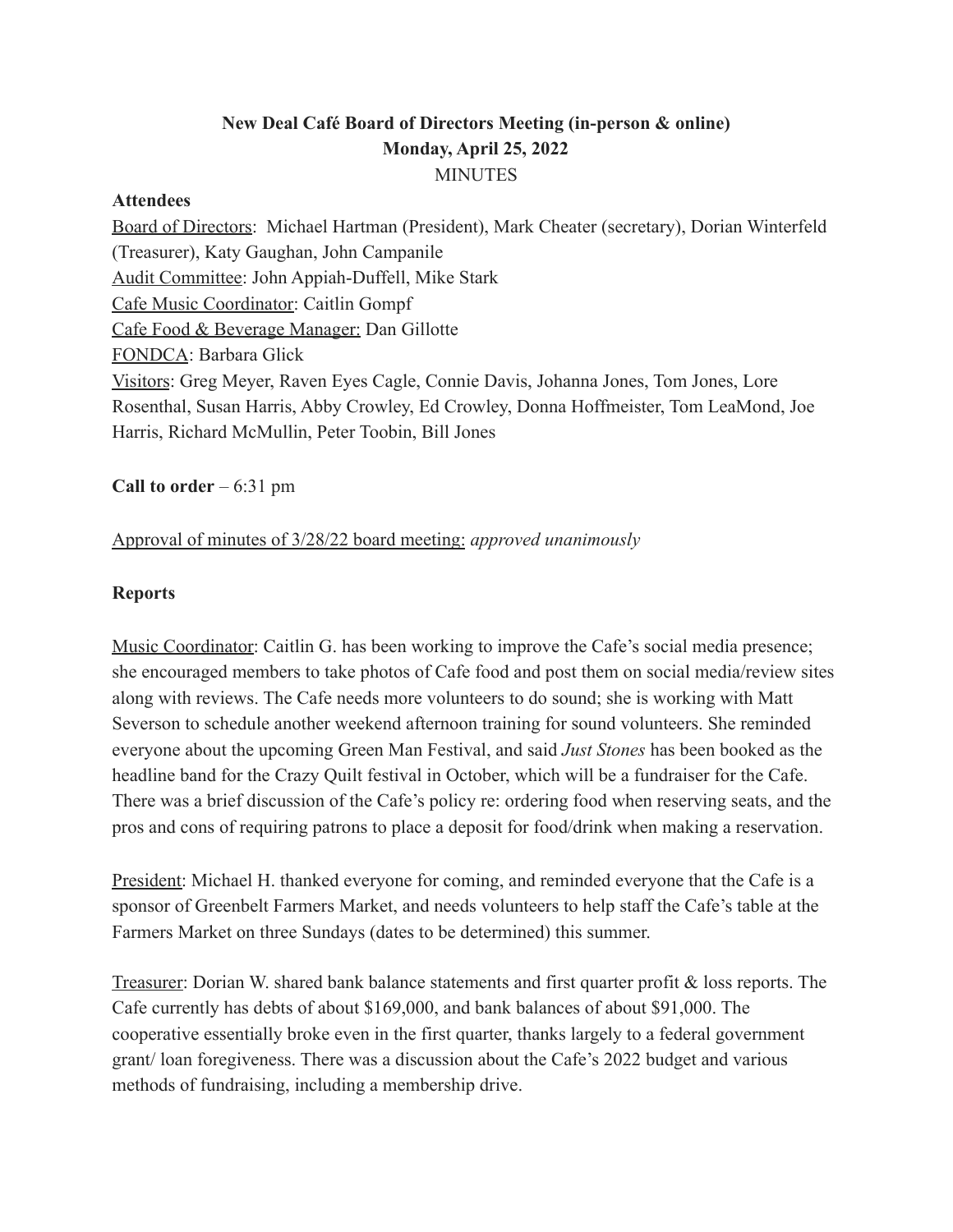Secretary: Mark C. thanked sound volunteers and echoed Caitlin's call for more volunteers. He introduced Cafe marketing volunteer Susan Harris, who encouraged everyone to take pictures and post reviews/comments on social media. She also encouraged all bands playing at the Cafe to create Facebook events for their gigs that members can then share & invite others..

Audit Committee: Mike S. said the committee has a potential new member and hopes to have news on that front soon.

Cafe Manager: Dan shared that he's been getting good feedback from customers, especially on the meal specials, and urged anyone who's experience isn't good to contact him or supervisor Raul so they can try to make it right. Upcoming specials: Tacos on Cinqo de Mayo, "Mom-osas" on Mother's Day. He urged folks who are free or work from home during the day to come and hang out at the Cafe, and urged members to come out and listen to new music during the week. There was a discussion about the supermarket's financial reporting, how much income the supermarket needs from the Cafe to turn a profit, and requests for new menu items.

FONDCA: Barbara Glick said FONDCA is working on fundraising applications for the Crazy Quilt festival.

## **Old Business [none]**

### **New Business**

Green Man Festival: Festival organizer Richard McMullin gave a brief overview of the schedule and plans for May 7 & 8, and asked folks to volunteer to help out. Katy G. said that the Cafe will have a table at the festival on both days, where people can join, renew, or pick up their new membership cards. She asked for volunteers to help out at the table.

Cafe Membership Meeting: Mark C. reminded attendees about the upcoming membership meeting and elections on May 22. The meeting will be held in the Cafe's back room from 1pm to 3pm, and attendees will need to be up-to-date with their dues payments in order to vote and run for office (in addition, candidates for office need to have been members for at least six months before the election). Anyone who is interested in running for a board or audit position should contact [social@newdealcafe.com](mailto:social@newdealcafe.com) by May 8 with their intention to run and a brief bio. Instructions on absentee ballots will be sent out in advance of the meeting. Those unsure of their membership status were encouraged to stop by the Cafe's table at the Green Man festival, or to contact the secretary or the membership coordinator.